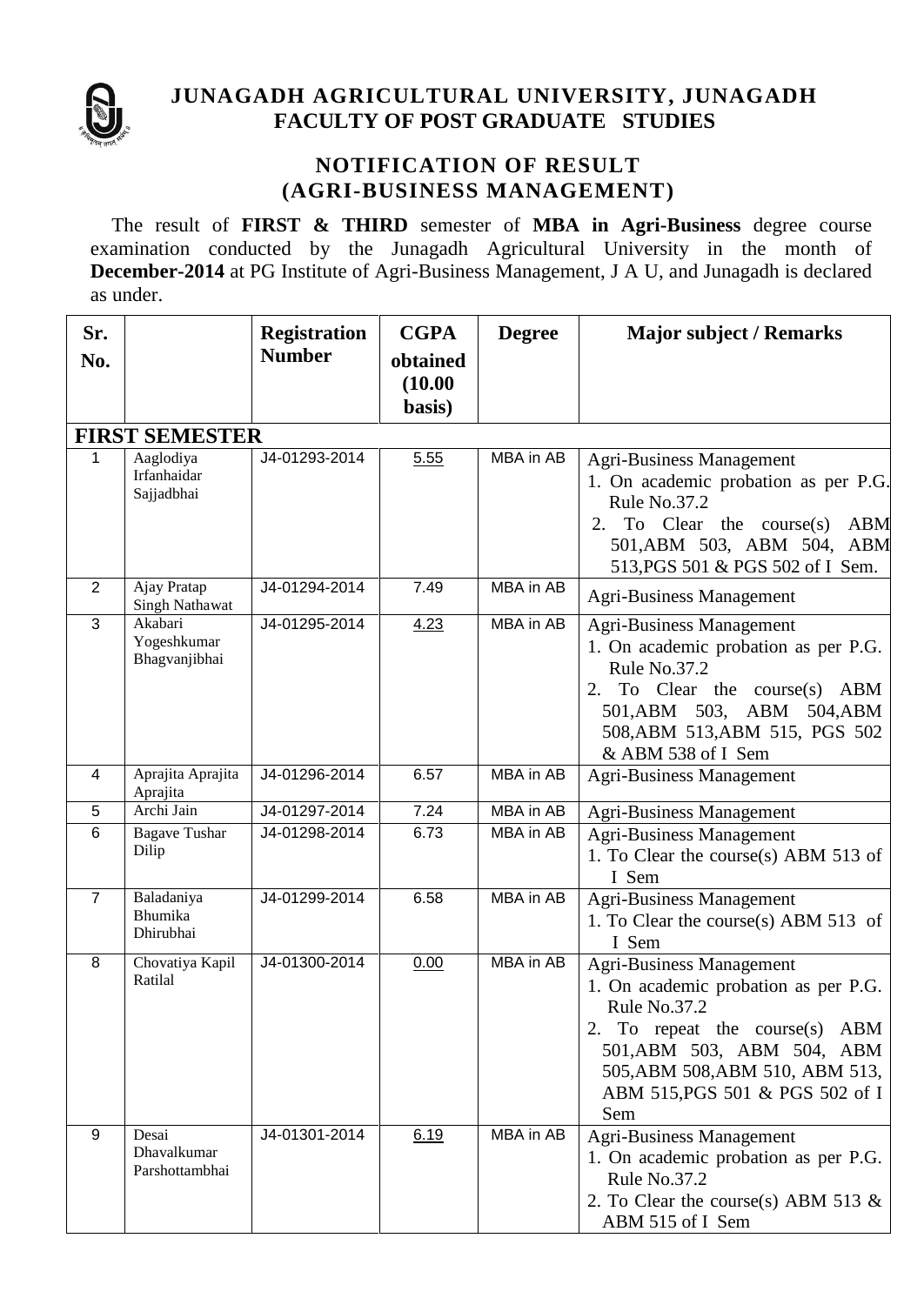| 10 | Dhokiya<br>Truptiben<br>Ramjibhai   | J4-01302-2014 | 6.45 | MBA in AB        | <b>Agri-Business Management</b><br>1. On academic probation as per P.G.<br>Rule No.37.2<br>2. To Clear the course(s) ABM 503 $\&$<br>ABM 513 of I Sem                                                                        |
|----|-------------------------------------|---------------|------|------------------|------------------------------------------------------------------------------------------------------------------------------------------------------------------------------------------------------------------------------|
| 11 | Fadadu Krishna<br>Rajnikantbhai     | J4-01303-2014 | 7.28 | MBA in AB        | <b>Agri-Business Management</b><br>1. To Clear the course(s) ABM 513 of<br>Sem                                                                                                                                               |
| 12 | Faldu<br>Sharadhaben<br>Manasukhlal | J4-01304-2014 | 6.60 | <b>MBA</b> in AB | <b>Agri-Business Management</b>                                                                                                                                                                                              |
| 13 | Gajera Nidhiben<br>Arvindbhai       | J4-01305-2014 | 6.20 | MBA in AB        | <b>Agri-Business Management</b><br>1. On academic probation as per P.G.<br>Rule No.37.2<br>2. To Clear the course(s) ABM 513 $\&$<br>ABM 515 of I Sem                                                                        |
| 14 | Gohel Rahul<br>Natha                | J4-01306-2014 | 5.89 | <b>MBA</b> in AB | <b>Agri-Business Management</b><br>1. On academic probation as per P.G.<br>Rule No.37.2<br>2. To Clear the course(s) ABM<br>503, ABM 513, ABM 515 & PGS 502<br>of I Sem                                                      |
| 15 | Javia Mit<br>Chimanlal              | J4-01307-2014 | 5.38 | MBA in AB        | Agri-Business Management<br>1. On academic probation as per P.G.<br>Rule No.37.2<br>2. To Clear the course(s) ABM<br>503, ABM 504, ABM 513, ABM 515<br><b>PGS</b><br>502<br>&<br>of<br>I Sem                                 |
| 16 | Jotva Daxaben<br>Punja              | J4-01308-2014 | 7.18 | MBA in AB        | <b>Agri-Business Management</b>                                                                                                                                                                                              |
| 17 | Kasundra<br>Parulben<br>Rameshbhai  | J4-01309-2014 | 7.30 | MBA in AB        | <b>Agri-Business Management</b>                                                                                                                                                                                              |
| 18 | Ladani Kuldeep<br>Jaysukhlal        | J4-01310-2014 | 6.19 | MBA in AB        | <b>Agri-Business Management</b><br>1. On academic probation as per P.G.<br>Rule No.37.2<br>2. To Clear the course(s) ABM<br>503, ABM 504 & ABM 515 of I Sem                                                                  |
| 19 | Limbani Savan<br>Vallabhbhai        | J4-01311-2014 | 6.02 | MBA in AB        | <b>Agri-Business Management</b><br>1. On academic probation as per P.G.<br>Rule No.37.2<br>2. To Clear the course(s) ABM 503,<br>ABM 510 & ABM 513 of I Sem                                                                  |
| 20 | Modhavadiya<br>Avada<br>Devshibhai  | J4-01312-2014 | 4.12 | MBA in AB        | <b>Agri-Business Management</b><br>1. On academic probation as per P.G.<br>Rule No.37.2<br>2. To Clear the course(s) ABM<br>501,ABM<br>503, ABM<br>504, ABM<br>508, ABM 510, ABM 513, ABM 515,<br>PGS 501 & PGS 502 of I Sem |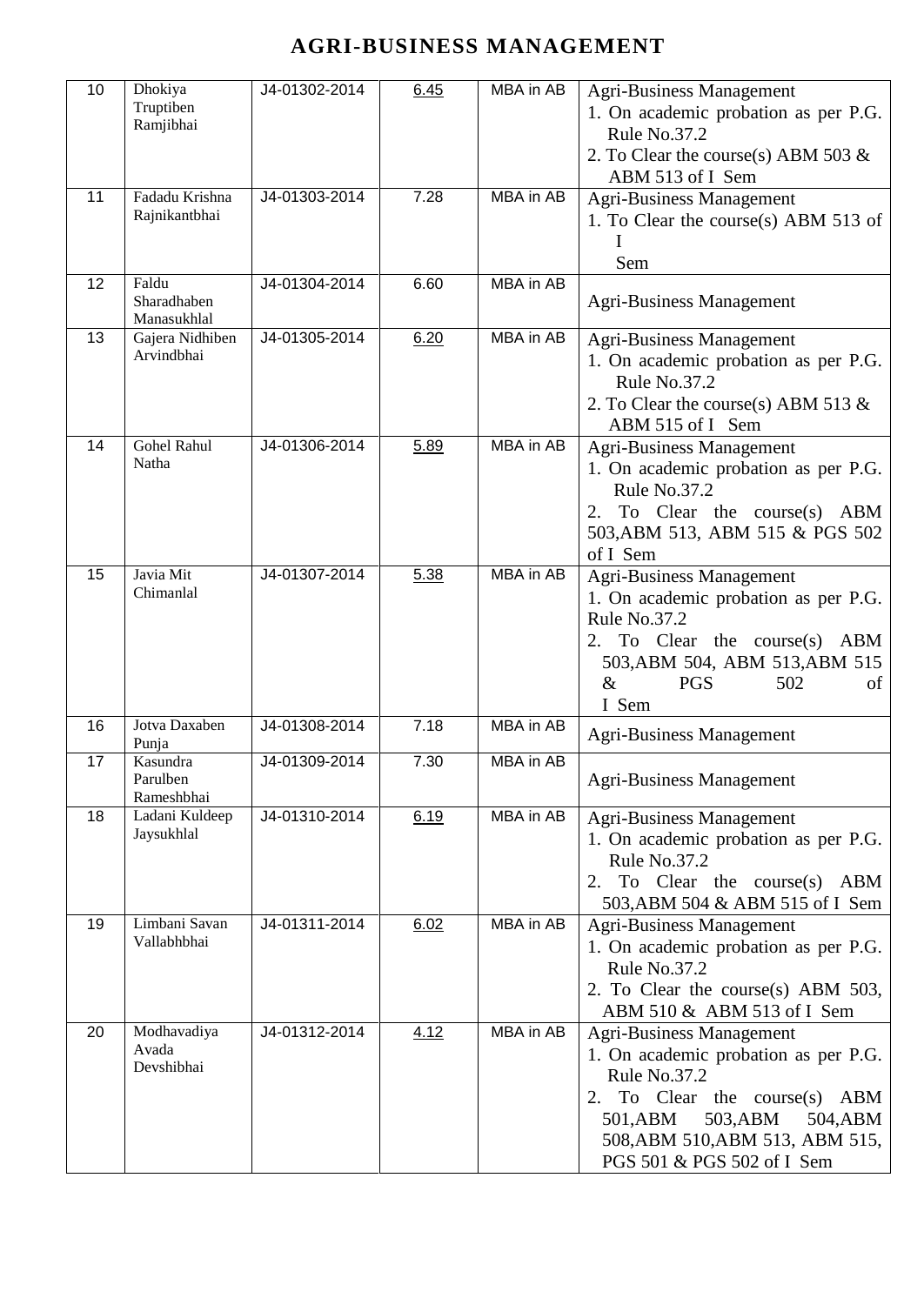| 21 | Munjapara<br>Vimalkumar<br>Vajubhai | J4-01313-2014 | 5.84 | MBA in AB        | <b>Agri-Business Management</b><br>1. On academic probation as per P.G.<br>Rule No.37.2<br>2. To Clear the course(s) ABM<br>503, ABM 504 & ABM 515 of I<br>Sem                                                                   |
|----|-------------------------------------|---------------|------|------------------|----------------------------------------------------------------------------------------------------------------------------------------------------------------------------------------------------------------------------------|
| 22 | Panara Namrata<br>Rameshbhai        | J4-01314-2014 | 6.57 | MBA in AB        | <b>Agri-Business Management</b><br>1. To Clear the course(s) ABM 503<br>of<br>I Sem                                                                                                                                              |
| 23 | Panchani<br>Poojaben<br>Nayanbhai   | J4-01315-2014 | 7.46 | <b>MBA</b> in AB | <b>Agri-Business Management</b>                                                                                                                                                                                                  |
| 24 | Patel Sonal<br>Arvindbhai           | J4-01316-2014 | 4.65 | <b>MBA</b> in AB | <b>Agri-Business Management</b><br>1. On academic probation as per P.G.<br>Rule No.37.2<br>2. To Clear the course(s) ABM<br>503, ABM 504, ABM 513, ABM<br>515, PGS 501, PGS 502 & ABM 538<br>of I Sem                            |
| 25 | Patel Vishal<br>Chandrakant         | J4-01317-2014 | 5.49 | MBA in AB        | <b>Agri-Business Management</b><br>1. On academic probation as per P.G.<br>Rule No.37.2<br>2. To Clear the course(s) ABM<br>503, ABM 504, ABM 508, ABM<br>513, ABM 515, PGS 501 & PGS 502<br>of I Sem                            |
| 26 | Patel Vishal<br>Kantilal            | J4-01318-2014 | 6.78 | MBA in AB        | <b>Agri-Business Management</b><br>2. To Clear the course(s) ABM 515 of<br>I Sem                                                                                                                                                 |
| 27 | Poshia Trusha<br>Dharmendrabhai     | J4-01319-2014 | 7.16 | MBA in AB        | <b>Agri-Business Management</b>                                                                                                                                                                                                  |
| 28 | Rathod Krishna<br>Vrajalal          | J4-01320-2014 | 7.00 | MBA in AB        | <b>Agri-Business Management</b><br>2. To Clear the course(s) ABM 515 of<br>I Sem                                                                                                                                                 |
| 29 | Rathod Ravi<br>Bhupatbhai           | J4-01321-2014 | 4.88 | MBA in AB        | <b>Agri-Business Management</b><br>1. On academic probation as per P.G.<br>Rule No.37.2<br>2. To Clear the course(s) ABM<br>503, ABM 510, ABM 513, ABM<br>515, PGS 501, PGS 502 & ABM 538<br>of I Sem                            |
| 30 | Sangtani Priya<br>Prakashbhai       | J4-01322-2014 | 6.94 | MBA in AB        | <b>Agri-Business Management</b><br>2. To Clear the course(s) ABM 513 of<br>I Sem                                                                                                                                                 |
| 31 | Shani Chintu<br>Pravinbhai          | J4-01323-2014 | 4.03 | MBA in AB        | <b>Agri-Business Management</b><br>1. On academic probation as per P.G.<br>Rule No.37.2<br>2. To Clear the course(s) ABM<br>501, ABM 503,<br>ABM<br>504, ABM<br>508, ABM 510, ABM<br>513, ABM<br>515, PGS 501 & PGS 502 of I Sem |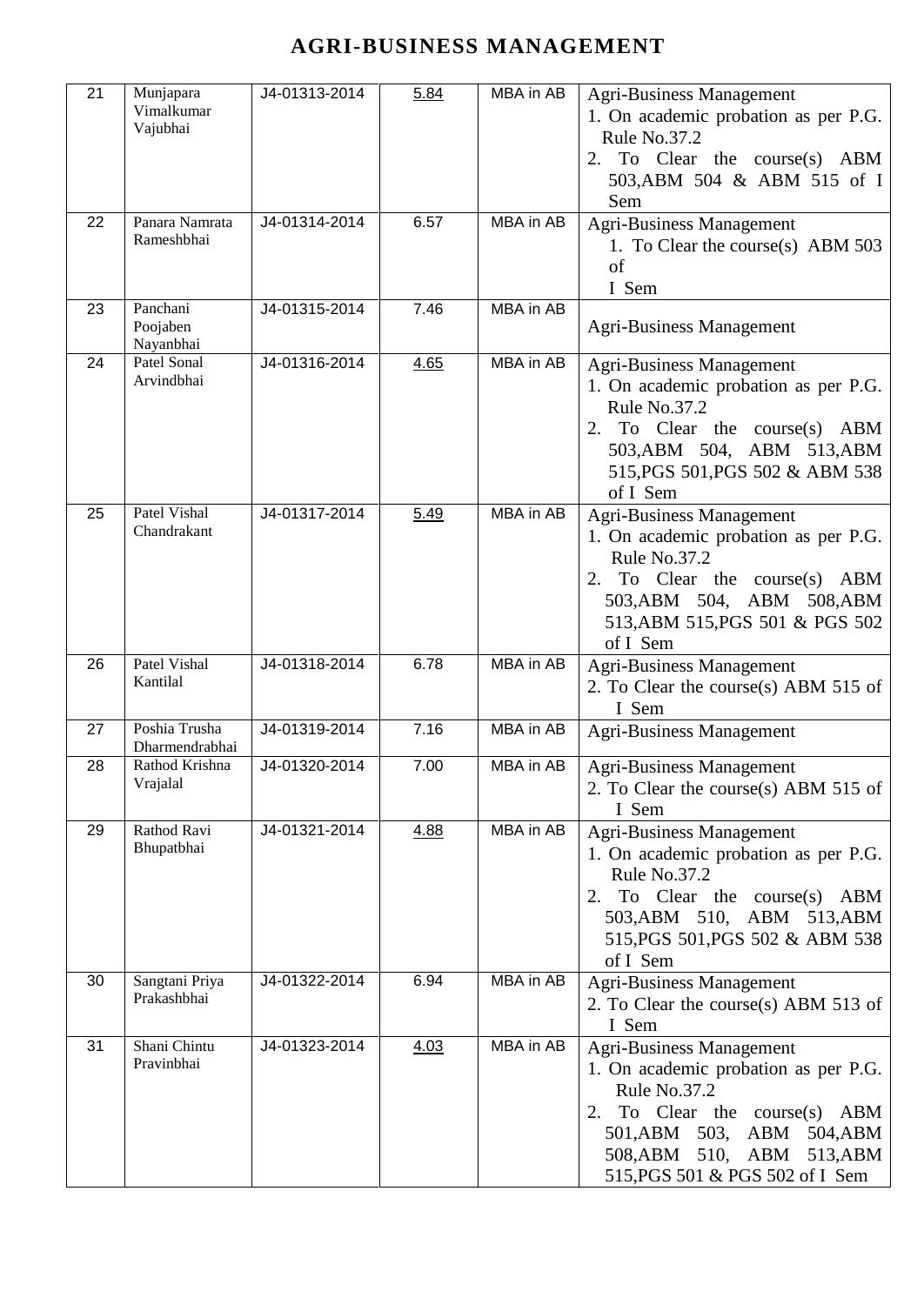| 32 | Sherathia Hetal<br>Chatrabhujbhai      | J4-01324-2014 | 6.18 | MBA in AB | <b>Agri-Business Management</b><br>1. On academic probation as per P.G.<br>Rule No.37.2<br>2. To Clear the course(s) ABM<br>503, ABM 513 & ABM 515 of I<br>Sem                                                                                 |
|----|----------------------------------------|---------------|------|-----------|------------------------------------------------------------------------------------------------------------------------------------------------------------------------------------------------------------------------------------------------|
| 33 | Shida Raja<br>Keshav                   | J4-01325-2014 | 0.00 | MBA in AB | <b>Agri-Business Management</b><br>1. On academic probation as per P.G.<br>Rule No.37.2<br>2. To Clear the course(s) ABM<br>501, ABM 503, ABM<br>504, ABM<br>505, ABM 508, ABM 510, ABM<br>513, ABM 515, PGS 501, PGS 502&<br>ABM 538 of I Sem |
| 34 | Shiroya Hiren<br>Vithalbhai            | J4-01326-2014 | 5.27 | MBA in AB | <b>Agri-Business Management</b><br>1. On academic probation as per P.G.<br>Rule No.37.2<br>2. To Clear the course(s) ABM<br>503, ABM 504, ABM 510, ABM<br>513, ABM 515, PGS 501 & PGS 502<br>of I Sem                                          |
| 35 | Sureliya Rekha<br>Nanjibhai            | J4-01327-2014 | 4.41 | MBA in AB | <b>Agri-Business Management</b><br>1. On academic probation as per P.G.<br>Rule No.37.2<br>To Clear the course(s)ABM<br>2.<br>501, ABM 503, ABM 504, ABM<br>508, ABM 513, ABM 515, PGS 501,<br>PGS 502 & ABM 538 of I Sem                      |
| 36 | Tank<br>Chetankumar<br>Rameshbhai      | J4-01328-2014 | 4.87 | MBA in AB | <b>Agri-Business Management</b><br>1. On academic probation as per P.G.<br>Rule No.37.2<br>2.<br>To Clear the course(s) ABM<br>503, ABM 504, ABM 513, ABM<br>515, PGS 501 & PGS 502 of I Sem                                                   |
| 37 | Trambadiya<br>Anilkumar<br>Vallabhbhai | J4-01329-2014 | 5.07 | MBA in AB | <b>Agri-Business Management</b><br>1. On academic probation as per P.G.<br>Rule No.37.2<br>2. To Clear the course(s) ABM<br>503, ABM 504, ABM 513, ABM 515<br>$\&$<br>502<br><b>PGS</b><br>of<br>I Sem                                         |
| 38 | Undhad<br>Hirenkumar<br>Bhikhalal      | J4-01330-2014 | 5.62 | MBA in AB | <b>Agri-Business Management</b><br>1. On academic probation as per P.G.<br>Rule No.37.2<br>2. To Clear the course(s) ABM<br>503, ABM 504, ABM 513 & ABM<br>515 of I Sem                                                                        |
| 39 | Yimar Rakshap                          | J4-01331-2014 | 6.29 | MBA in AB | <b>Agri-Business Management</b><br>1. On academic probation as per P.G.<br>Rule No.37.2<br>2. To Clear the course(s) ABM<br>503, ABM 504, ABM 513 & ABM<br>515 of I Sem                                                                        |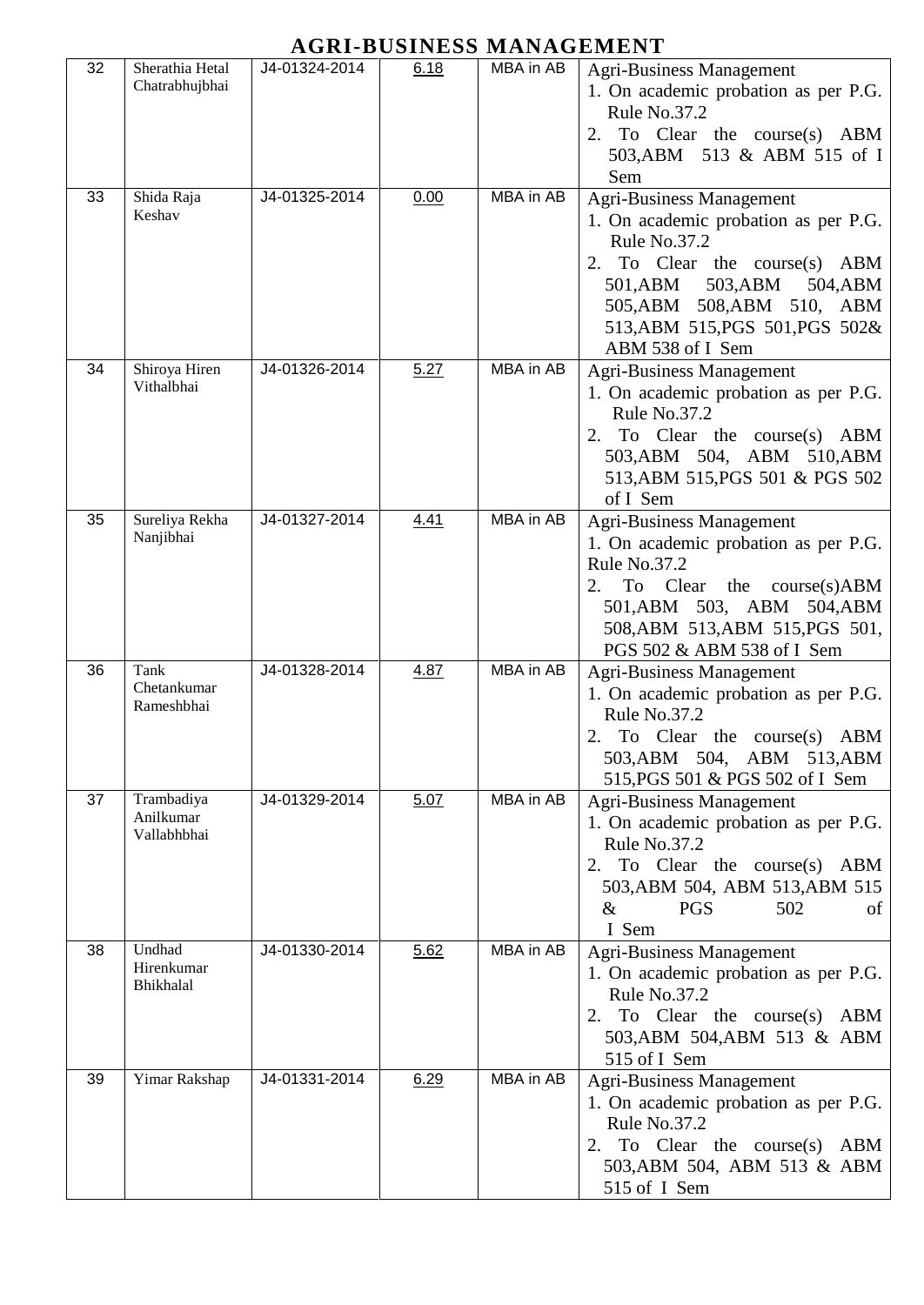## **THIRD SEMESTER**

| $\mathbf{1}$   | Agravat Yagnik<br>Ashwinbhai              | J4-01258-2013 | 6.53 | <b>MBA</b> in AB | <b>Agri-Business Management</b><br>1. To Clear the course(s) ABM 521 &<br>ABM 537 of III Sem                                               |
|----------------|-------------------------------------------|---------------|------|------------------|--------------------------------------------------------------------------------------------------------------------------------------------|
| $\overline{2}$ | Bera Deep<br>Narendrabhai                 | J4-01259-2013 | 8.05 | MBA in AB        | <b>Agri-Business Management</b>                                                                                                            |
| 3              | Bhavnaben<br>Balubhai<br>Katariya         | J4-01260-2013 | 7.21 | MBA in AB        | <b>Agri-Business Management</b>                                                                                                            |
| $\overline{4}$ | Chavada Mayur<br>Ramjibhai                | J4-01261-2013 | 6.42 | <b>MBA</b> in AB | <b>Agri-Business Management</b><br>1. On academic probation as per P.G.<br>Rule No.37.2<br>2. To Clear the course(s) ABM 537 of<br>III Sem |
| 5              | Dal Sabirbhai<br>Hamirbhai                | J4-01263-2013 | 7.89 | <b>MBA</b> in AB | <b>Agri-Business Management</b>                                                                                                            |
| 6              | Dhanani Nikunj<br>Bhupatbhai              | J4-01264-2013 | 6.76 | MBA in AB        | <b>Agri-Business Management</b>                                                                                                            |
| $\overline{7}$ | Dharavath<br>Naveen Nayak                 | J4-01265-2013 | 7.76 | MBA in AB        | <b>Agri-Business Management</b>                                                                                                            |
| 8              | Gadhethariya<br>Hirenkumar<br>Gangdasbhai | J4-01266-2013 | 6.59 | <b>MBA</b> in AB | <b>Agri-Business Management</b>                                                                                                            |
| 9              | Ghimeliya Akash<br>Hareshkumar            | J4-01267-2013 | 6.45 | <b>MBA</b> in AB | <b>Agri-Business Management</b><br>1. On academic probation as per P.G.<br>Rule No.37.2                                                    |
| 10             | Hingrjiya<br>Sanjaykumar<br>Vallabhbhai   | J4-01268-2013 | 6.56 | <b>MBA</b> in AB | <b>Agri-Business Management</b>                                                                                                            |
| 11             | Jalandhara Priya<br>Dulabhai              | J4-01269-2013 | 7.74 | <b>MBA</b> in AB | <b>Agri-Business Management</b>                                                                                                            |
| 12             | Jani Dharni<br>Abhaykumar                 | J4-01270-2013 | 7.77 | MBA in AB        | <b>Agri-Business Management</b>                                                                                                            |
| 13             | Kaneria<br>Urvishaben<br>Girdharbhai      | J4-01271-2013 | 7.50 | MBA in AB        | <b>Agri-Business Management</b>                                                                                                            |
| 14             | Kasundra<br>Maulikkumar<br>Vitthaldas     | J4-01272-2013 | 6.90 | <b>MBA</b> in AB | <b>Agri-Business Management</b>                                                                                                            |
| 15             | Khira Kavita<br>Mulchand                  | J4-01273-2013 | 7.07 | <b>MBA</b> in AB | <b>Agri-Business Management</b><br>1. To Clear the course(s) ABM 521 of<br>III Sem                                                         |
| 16             | Manisha Jha                               | J4-01274-2013 | 8.11 | <b>MBA</b> in AB | Agri-Business Management                                                                                                                   |
| 17             | Monpara Ravi<br>Pravinbhai                | J4-01275-2013 | 6.83 | MBA in AB        | <b>Agri-Business Management</b>                                                                                                            |
| 18             | Nanera Reena<br>Kanjibhai                 | J4-01276-2013 | 6.39 | <b>MBA</b> in AB | <b>Agri-Business Management</b><br>1. To Clear the course(s) ABM 521 &<br>ABM 537 of<br>III Sem                                            |
| 19             | Pancholi Ravi<br>Harivadan                | J4-01277-2013 | 6.47 | MBA in AB        | <b>Agri-Business Management</b><br>1. On academic probation as per P.G.<br>Rule No.37.2<br>2. To Clear the course(s) ABM 521 of<br>III Sem |
| 20             | Patoliya<br>Kauishik Devaraj              | J4-01278-2013 | 6.75 | MBA in AB        | <b>Agri-Business Management</b>                                                                                                            |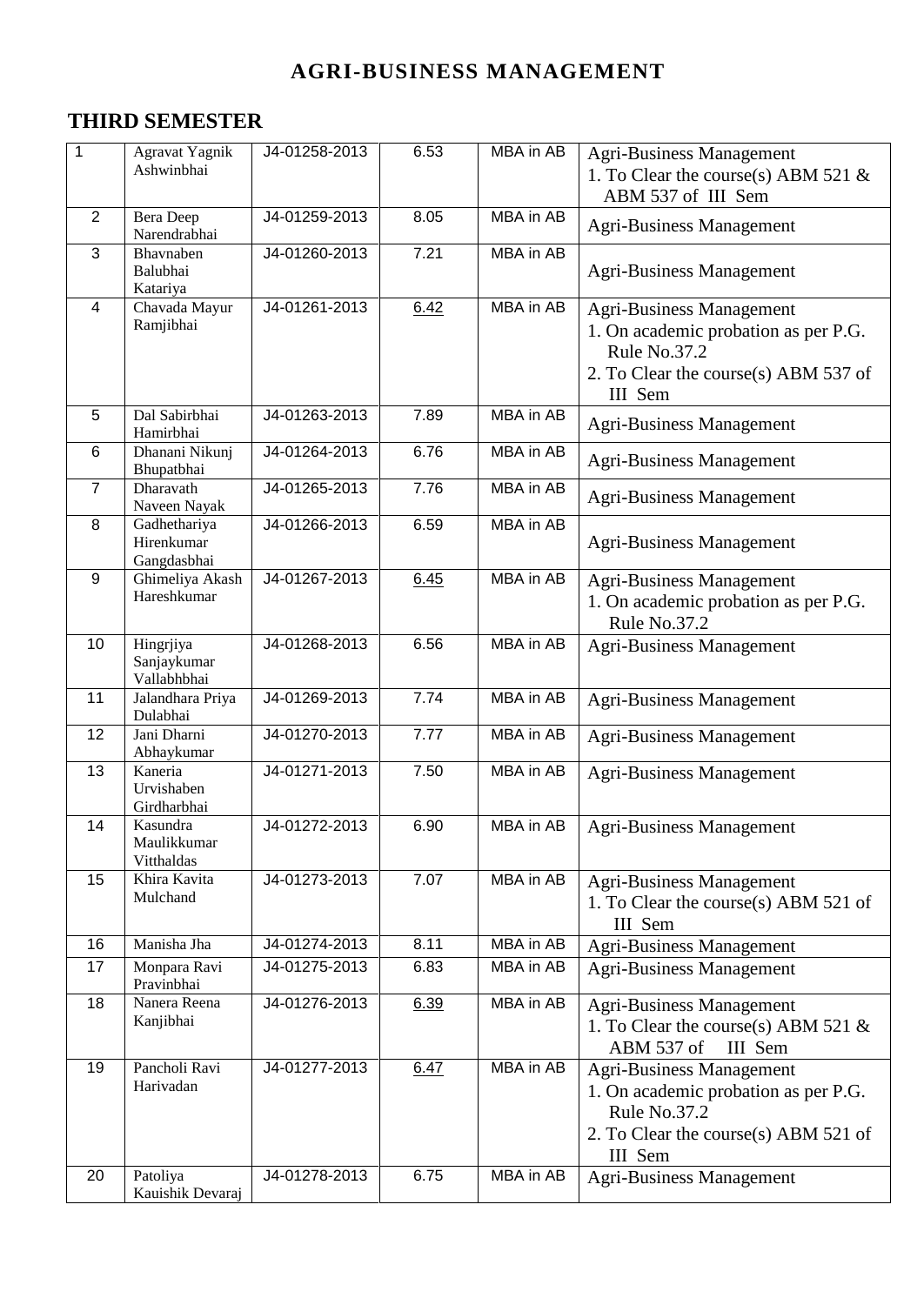| 21 | Sanjiv Kumar                   | J4-01279-2013 | 7.29 | <b>MBA</b> in AB | <b>Agri-Business Management</b>        |
|----|--------------------------------|---------------|------|------------------|----------------------------------------|
| 22 | Satasiya                       | J4-01280-2013 | 6.07 | MBA in AB        | <b>Agri-Business Management</b>        |
|    | Mayaben                        |               |      |                  | 1. On academic probation as per P.G.   |
|    | Rameshbhai                     |               |      |                  | Rule No.37.2                           |
|    |                                |               |      |                  | 2. To Clear the course(s) ABM 521 $\&$ |
|    |                                |               |      |                  | ABM 537 of III Sem                     |
| 23 | Seidu Kormla                   | J4-01281-2013 | 7.04 | MBA in AB        | <b>Agri-Business Management</b>        |
|    | Gyibo                          |               |      |                  |                                        |
| 24 | Shuhagiya                      | J4-01282-2013 | 6.76 | MBA in AB        | <b>Agri-Business Management</b>        |
|    | Chintakkumar<br><b>Babulal</b> |               |      |                  |                                        |
| 25 | Suvagiya Daya                  | J4-01283-2013 | 7.53 | MBA in AB        | Agri-Business Management               |
|    | Ramanikbhai                    |               |      |                  |                                        |
| 26 | Tank Pintuben                  | J4-01284-2013 | 6.83 | MBA in AB        | <b>Agri-Business Management</b>        |
|    | Vrajlal                        |               |      |                  | 2. To Clear the course(s) ABM 521 of   |
|    |                                |               |      |                  | III Sem                                |
| 27 | Vachhani Renish                | J4-01285-2013 | 7.26 | <b>MBA</b> in AB | <b>Agri-Business Management</b>        |
|    | Kishorbhai                     |               |      |                  |                                        |
| 28 | Vaghamshi                      | J4-01286-2013 | 6.63 | MBA in AB        | <b>Agri-Business Management</b>        |
|    | Kinjal                         |               |      |                  | 2. To Clear the course(s) ABM $521\&$  |
|    | Gunvantray                     |               |      |                  | ABM 537 of III Sem                     |
| 29 | Vanvi Kajalben                 | J4-01287-2013 | 6.53 | <b>MBA</b> in AB | <b>Agri-Business Management</b>        |
|    | Khimjibhai                     |               |      |                  | 2. To Clear the course(s) ABM 521 of   |
|    |                                |               |      |                  | III Sem                                |
| 30 | Varu Divyaben                  | J4-01288-2013 | 8.08 | MBA in AB        | <b>Agri-Business Management</b>        |
|    | Kishorbhai                     |               |      |                  |                                        |
| 31 | Vasoya                         | J4-01289-2013 | 6.85 | <b>MBA</b> in AB | <b>Agri-Business Management</b>        |
|    | Mayurkumar                     |               |      |                  |                                        |
| 32 | Hemantbhai<br>Vekariya Pravin  | J4-01290-2013 | 6.54 | MBA in AB        |                                        |
|    | Keshra                         |               |      |                  | <b>Agri-Business Management</b>        |

-sd-

No. JAU / REG / EXAM / T-1 / 1004-07 / 2015 REGISTRAR Date : 07 / 03 / 2015.